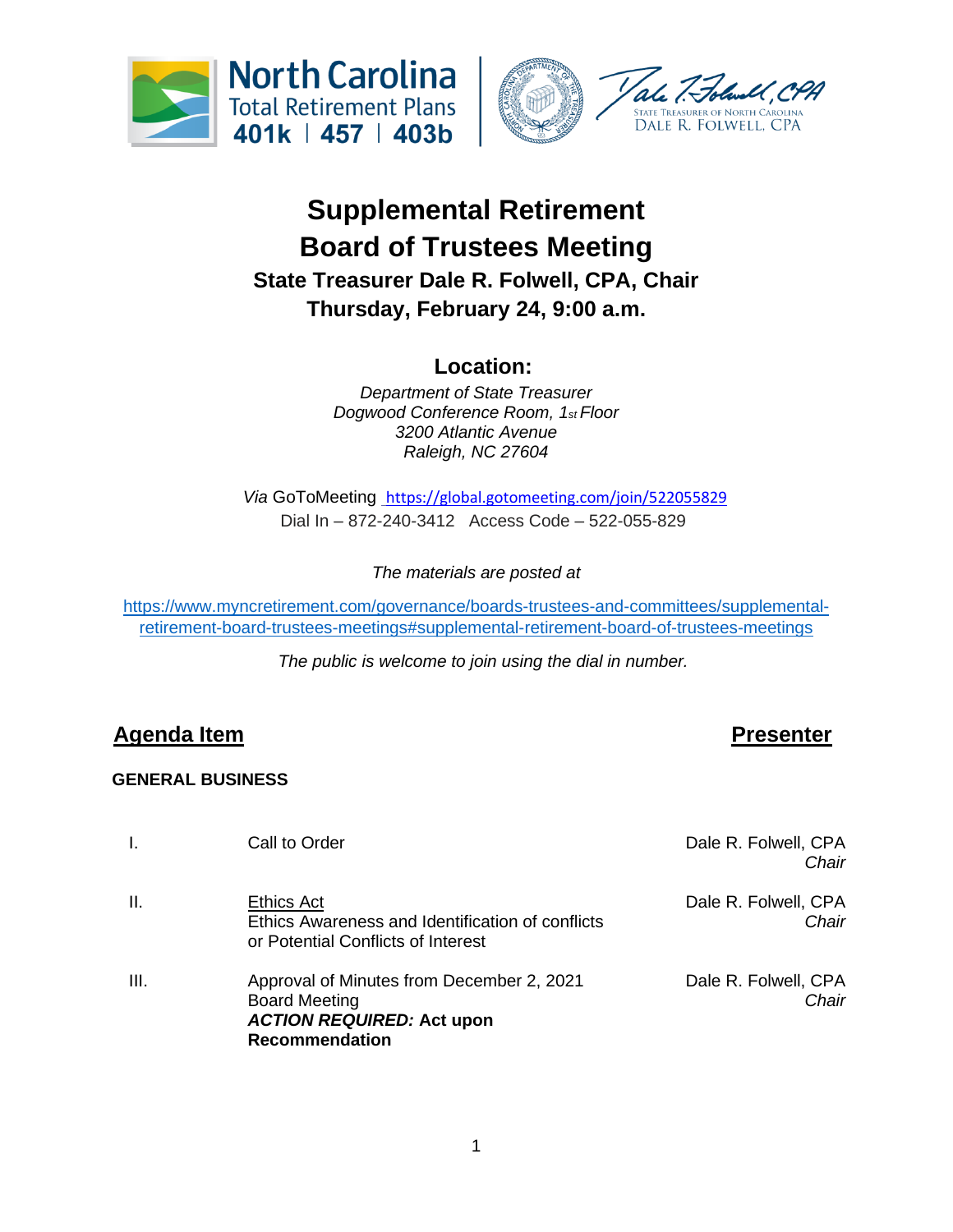| IV.                      | <b>Administrative Matters</b><br>• Adoption of NC 401(k) and NC 457 Plans<br><b>Administrative Fee Rule</b><br><b>ACTION REQUIRED: Act upon</b><br><b>Recommendation</b> | Jeff Hancock<br><b>Director</b>                                             |
|--------------------------|--------------------------------------------------------------------------------------------------------------------------------------------------------------------------|-----------------------------------------------------------------------------|
|                          | • NC 403(b) Program Update                                                                                                                                               |                                                                             |
|                          | • 2021 SRP Audit Update                                                                                                                                                  |                                                                             |
|                          |                                                                                                                                                                          |                                                                             |
|                          | <b>ADMINISTRATIVE UPDATE</b>                                                                                                                                             |                                                                             |
| V.                       | <b>NC Supplemental Retirement Plans</b><br>• 4 <sup>th</sup> Quarter 2021 Administrative Report                                                                          | Michael McCann &<br>Matt Herrmann<br>Prudential                             |
| VI.                      | NC 401k and 457 plans<br>• Custodian Update                                                                                                                              | Phaedra Girabaldi &<br>Declan Denehan &<br><b>Brian Shea</b><br><b>BNYM</b> |
| <b>INVESTMENT UPDATE</b> |                                                                                                                                                                          |                                                                             |
| VII.                     | NC 401(k) and NC 457 Plans<br>• 4 <sup>th</sup> Quarter 2021 Stable Value Portfolio                                                                                      | Paul Langanki<br>Galliard                                                   |

| VIII. | NC $401(k)$ and NC $457$ Plans<br>• 4 <sup>th</sup> Quarter 2021 Investment Performance<br>Report | Elizabeth Hood &<br>Weston Lewis<br>Callan & |
|-------|---------------------------------------------------------------------------------------------------|----------------------------------------------|
|       |                                                                                                   |                                              |

Review

IX. NC 401(k) and NC 457 Plans Investment **Updates** • 4<sup>th</sup> Quarter Investment Compliance Summary Report Chris Morris *Co-Chief Investment Officer*

X. NC 403(b) Program • 4<sup>th</sup> Quarter 2021 Investment Performance Report Chris Morris *Co-Chief Investment Officer*